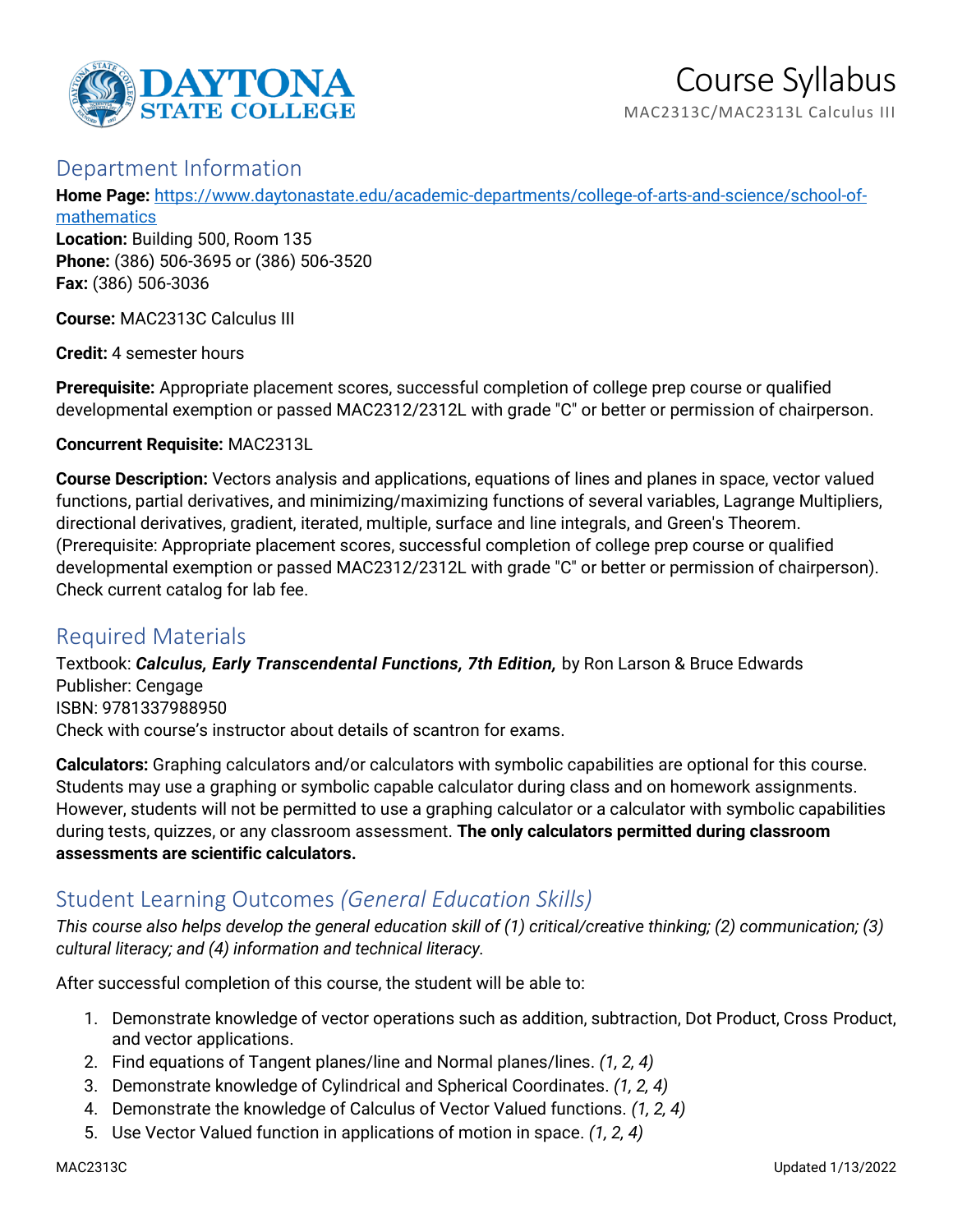- 6. Find the limit of a function in two variables. *(1, 2, 4)*
- 7. Compute partial derivatives in two and three independent variables. *(1, 2, 4)*
- 8. Interpret the geometrical and physical properties of partial derivatives. *(1, 2, 4)*
- 9. Minimize/Maximize functions of two or more variables and applications of max/min. *(1, 2, 4)*
- 10. Maximize/Minimize functions of two or more variables using Lagrange Multipliers. *(1, 2, 4)*
- 11. Evaluate multiple integrals by iteration using rectangular, polar, cylindrical, and spherical coordinates. *(1, 2, 4)*
- 12. Compute applications of Double and Triple Integrals. *(1, 2, 4)*
- 13. Demonstrate knowledge of Vector Fields and Line Integrals. *(1, 2, 4)*
- 14. Apply Green's Theorem. *(1, 2, 4)*

# Course Chapter and Sections Covered

| <b>Chapter</b> | <b>Sections</b>                           |
|----------------|-------------------------------------------|
| 12             | 1, 2, 3, 4, 5, 6                          |
| 13             | 1, 2, 3, 4                                |
| 14             | 1, 2, 3, 4, 5, 6, 7, 8                    |
| 15             | 1, 2, 3, 4, 5, 6, 7, 8, 9                 |
| 16             | 1, 2, 3, 4, 5, 6 (optional), 7 (optional) |

## Grading Scale and Policy

For more detail on the course grading policy and procedure, you must contact the course's specific instructor.

 $90 - 100$  A  $86 - 89$  B+  $80 - 85$  B 76 – 79 C+  $70 - 75$  C  $60 - 69$  D Below 60 F

## Grades

Students may access their final grades by logging onto [my.daytonastate.edu,](https://my.daytonastate.edu/) clicking on My Academics, then My Classes, and finally View My Grades.

# Classroom Policies

**Disclaimer:** This syllabus has been constructed to be as complete as possible, but I reserve the right to alter policies, procedures, and the syllabus as needed with notification to students. Please utilize the course shell in Falcon Online regularly as any changes to the syllabus will be posted there.

**How to Proceed Through the Course:** Students should plan to have three hours of study time per week for each credit hour of class time. Example: When taking a typical 3-credit hour course, students should plan to spend at least 9 hours per week doing coursework and studying for that course regardless of the mode of delivery (online, hybrid, face-to-face).

**Communication:** College email is the official and primary internal communication method of Daytona State College. Employees and admitted students are assigned a Daytona State College email account which serves as the primary mechanism for official communication between College employees and registered students.

MAC2313C Updated 1/13/2022 **Children/Non-Enrolled Individuals in Class:** Individuals who are not registered in the course are not permitted in the class when in session.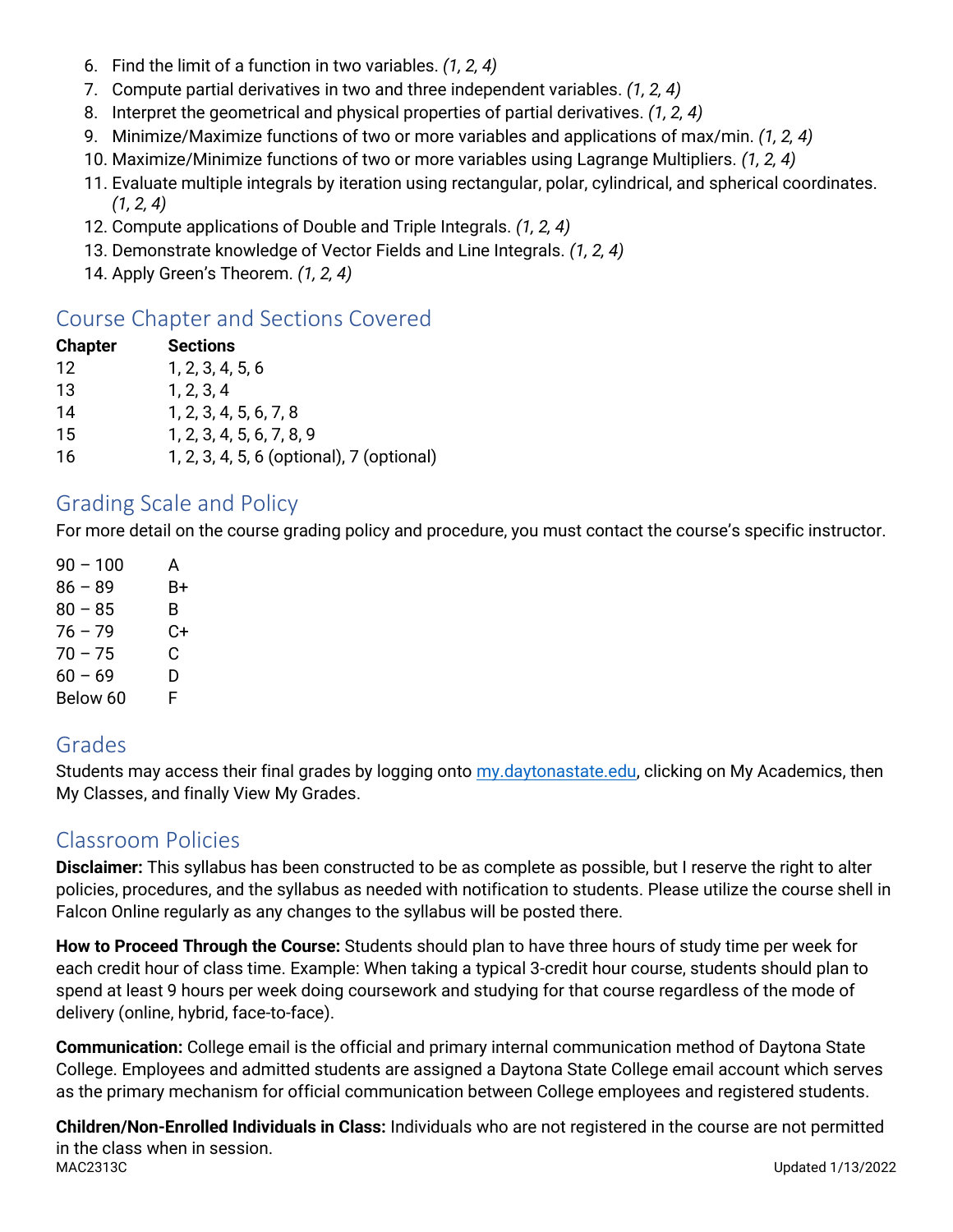**Attendance:** Students who stop attending this class will be withdrawn from the class and receive a final grade of W1 (Withdrawn). Attendance includes participating in online or face-to-face environments as required.

**Classroom Etiquette:** All students should be on time for class. Attend to your needs before entering the room. Students who come late or leave during the class are a distraction to both the instructor and other students. The use of cellular phones and other electronic devices is also a distraction. Please ensure electronic devices are off (or silenced). If an emergency arises, please be courteous to your fellow students and leave quietly. Finally, cell phones, watch alarms, etc. are strictly prohibited during classroom assessment.

**Audit:** Auditing a course means that you wish to attend the classes, but do not wish to receive a grade. It is school policy that no audit will be approved after the drop/add period has ended.

**Incomplete Grade:** A grade of "I" will only be given at the end of this course when the instructor deems that the student has satisfied each of the following:

- 1. Has completed a minimum of 75% of the course work and made every effort to pass the course which includes having a record of good class attendance.
- 2. Has provided the instructor with a legitimate and documented reason for not being able to complete the course work by the end of the semester.
- 3. Has requested in writing from the instructor a grade of "I" prior to the last class period of the semester.
- 4. Has a mathematical chance to pass the course.

If this math course is a prerequisite for another math course, you may not be able to register for that math course until the incomplete is satisfied and a grade is entered.

It is the responsibility of the student to complete the remaining assignments before the incomplete automatically converts to the grade of F, which is 45 days following the end of the term in which the I grade was assigned.

A grade of "I" is only intended for students with unforeseeable circumstances which will result in them not being able to complete the course during the current semester.

**Class Withdrawal Process:** Students can withdraw from this class prior to the date listed in the Academic Calendar. It is not necessary to have approval from the instructor to withdraw from the course, but you should discuss the situation with the instructor prior to any action. Many times, issues and concerns can be resolved with communication. Please review the Refund/Repayment Policy in the current college catalog and check with the [Financial Aid](https://www.daytonastate.edu/financial-aid) office to determine how the withdrawal might affect your current and future financial aid eligibility. The steps for withdrawal from a class can be found on the [Student Falcon Self-Service InfoGuide](https://library.daytonastate.edu/student-falcon-self-service/home) (https://library.daytonastate.edu/student-falcon-self-service/home) under Drop Classes.

**Reinstatement Procedures and Instructions:** Students who are dropped from a class due to non-payment, nonattendance, or other process and wish to be reinstated should make a request following the [Class](https://www.daytonastate.edu/enrollment-information/index.html)  [Reinstatement Procedure](https://www.daytonastate.edu/enrollment-information/index.html) (https://www.daytonastate.edu/enrollment-information). Students are advised to speak with Enrollment Services to ensure the reason for the drop is resolved.

**Student Rights & Responsibilities:** Students are responsible for reading and following all college policies outlined in the current Student Handbook. Some of the most important are summarized below. The Handbook can be accessed on the [Student Resources](https://www.daytonastate.edu/student-resources) webpage (https://www.daytonastate.edu/student-resources) under the Student Resources left navigation menu.

**Sensitive Materials:** Course content aims to enable students to reach course goals and objectives. As such, students may be introduced to a wide range of topics and ideas that differ from familiar understandings and beliefs. Some content may be considered sensitive or offensive or disturbing (or all the above) by some students.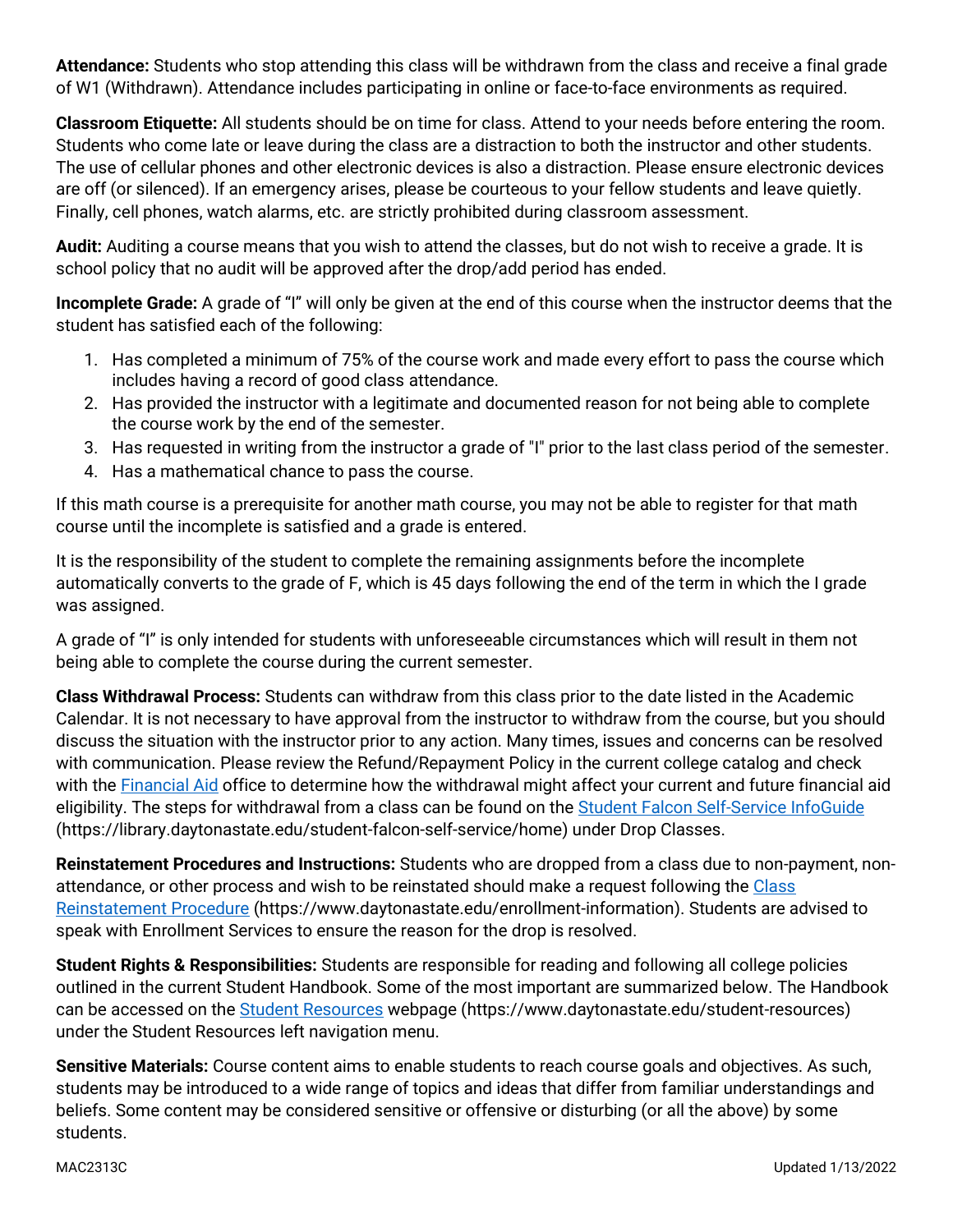**Recording:** Students may record video or audio of a class lecture for a class in which the student is enrolled for their own personal educational use. A class lecture is defined as a formal or methodical oral presentation as part of a college course intended to present information or teach enrolled students about a particular subject.

Recording class activities other than class lectures, including but not limited to lab sessions, student presentations (whether individually or part of a group), class discussion (except when incidental to and incorporated within a class lecture), clinical presentations such as patient history, academic exercises involving student participation, test or examination administrations, field trips, private conversations between students in the class or between a student and the faculty member, is prohibited. Invited guest speakers may be recorded with their consent. Recordings may not be used as a substitute for class participation and class attendance and may not be published, posted, or shared without the written consent of the faculty member. Failure to adhere to these requirements may constitute a violation of the Student Code of Conduct.

**Academic Integrity:** To preserve academic excellence and integrity, the College expects you to know, understand, and comply with the Academic Integrity Policy, which prohibits academic dishonesty in any form, including, but not limited to cheating and plagiarism. The grades you earn must be based upon your own work and must accurately reflect your own knowledge and skills.

An instructor who finds that a student has violated Academic Integrity may apply an academic consequence ranging from a zero percent for the assignment, up to and including failure for the entire course. Violations may be reported to the academic department chair for review and/or referred to the Judicial Affairs for appropriate disciplinary resolution. Visit the [Student Services Departments](https://www.daytonastate.edu/student-service-departments) page (https://www.daytonastate.edu/student-service-departments) for more information about Academic Integrity and the appeal process.

**Honor Pledge:** "I, as a member of the DSC community, pledge that I will neither give nor receive unauthorized aid in my work nor will I present another's work as my own, nor will I tolerate anyone who does." View the Student Handbook for more information.

### Forms of Academic Dishonesty

**Cheating:** Cheating can be defined as: receiving or giving unauthorized assistance on a quiz, test, exam, paper, or project or unauthorized use of materials to complete such; collaborating with another person(s) without authorization on a quiz, test, exam, paper, or project; taking a quiz, test, or exam for someone else or allowing someone else to do the same for you.

**Plagiarism:** Plagiarism can be defined as: submitting work in which words, facts, or ideas from another source are used without acknowledging that the material is borrowed whether from a published or unpublished source. For specific information on how to document information from other sources, students should check with their instructors, academic departments, or a recognized writing manual, such as MLA or APA.

**Self-plagiarism:** When students turn in the same assignment for two different classes, they are selfplagiarizing. This rule also applies to sections of an assignment. Not only does 'repurposing' assignments deny students the opportunity to learn, but also it is not fair according to the college's standards. Because of this, self-plagiarizing is coined 'double-dipping,' which leads to devaluation of grades and therefore, a devaluation of the College. Daytona State College prohibits self-plagiarism.

**Online Academic Integrity Violations:** These violations include but are not limited to the following: sharing your Falcon Online password, working on an assignment with someone else when it is supposed to be done on your own, looking at someone else's work while taking a quiz or exam, using a cell phone to share quiz or exam information, revising a paper that was found on the Internet, or submitting a paper purchased form a website.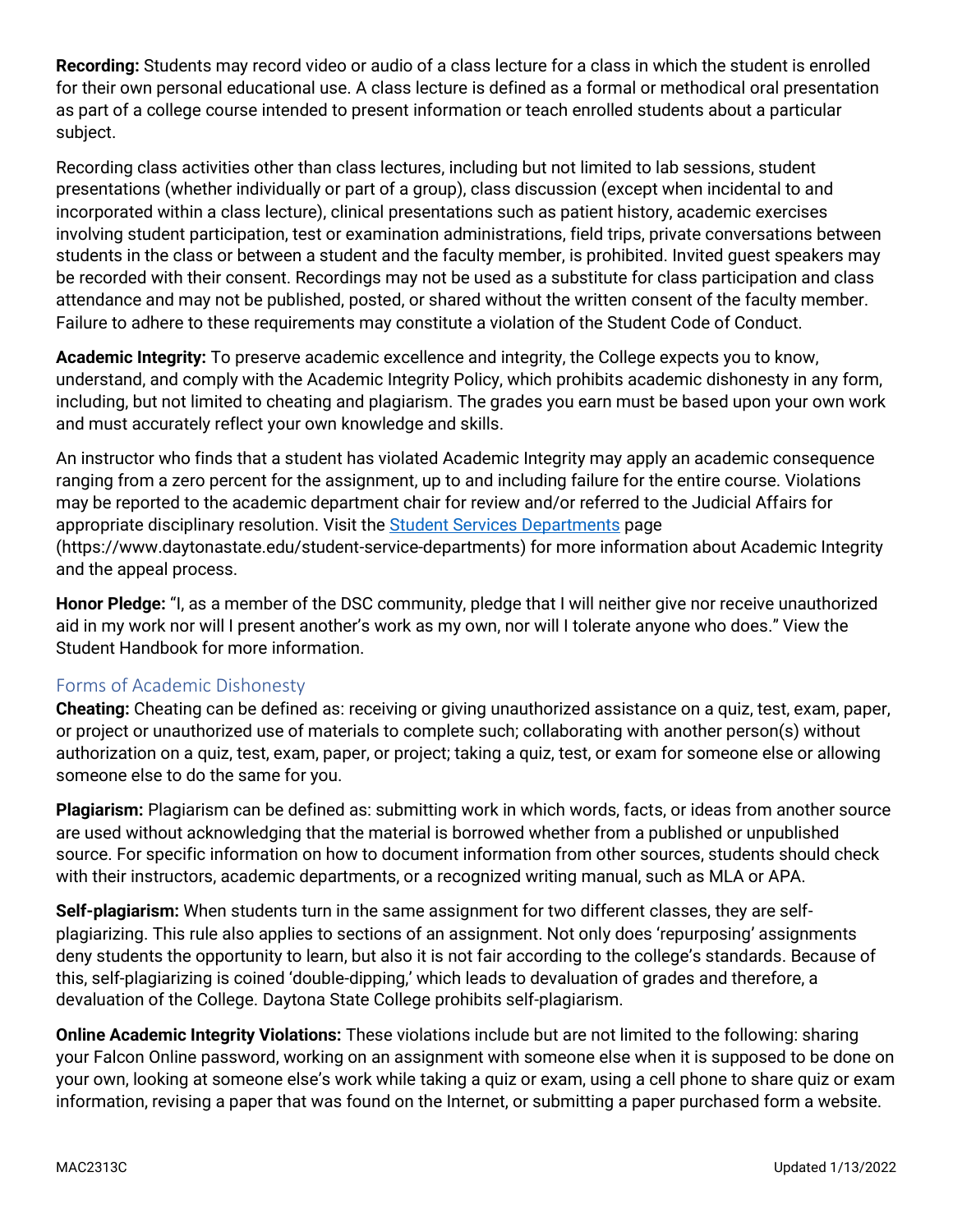**Fabrication:** Fabrication can be defined as listing sources in a bibliography that one did not actually use in a written assignment; presenting false, invented, or fictitious data/evidence in a written assignment.

**Other Academic Misconduct:** Other Academic Misconduct might include, but is not limited to:

- In a testing situation, conduct, such as, looking at a classmate's test, talking to a classmate, or leaving the classroom without the instructor's or proctor's permission.
- Obtaining help while taking online tests or quizzes in the form of another person consultation, Googling for answers, texting, or using other social media.
- Obtaining part or all of a test by theft/purchase OR selling /giving part of all of a test to someone else.
- Soliciting someone to impersonate you online or in a classroom setting.
- Entering an office or building for the purpose of changing a grade on a test, assignment, or in a grade book or for the purpose of obtaining a test.
- Altering or attempting to alter academic records of the College which relate to grades; being an accessory to same.

**Microsoft Office:** Microsoft Office 365, with 1TB of OneDrive storage, is available to enrolled Daytona State College students. Students are provided a college email address that serves as the student's official source for college communication. In addition to email, Office 365 provides students with shared calendars, the ability to create and edit documents online, team sites, and other collaboration tools. Whether you work on a PC, Mac, tablet, or phone, you will have a consistent experience across all your devices. The service includes online versions of Word, PowerPoint, Excel, Teams, OneNote, and OneNote Class Notebook. For more information about Office 365, visit the [Help Desk](https://www.daytonastate.edu/help-desk/) webpage (https://www.daytonastate.edu/help-desk/) and click on Office 365.

**Student Evaluation of Instruction:** Every semester for every course, you have the opportunity to give your instructors feedback on your experiences in class. Instructors use your feedback to make informed decisions about how they teach their courses. Understanding student perceptions and experiences is a part of how we improve teaching across the college. Student evaluations of instruction are also an important element of the faculty evaluation process, which is why collecting a broad, representative, and valid data set is important. What this means is the more students who participate, the better the feedback.

You'll receive email with instructions near the end of the semester. You have about two weeks before the evaluation window closes. You can find the Course Evaluation window for each semester in the Academic Calendar on Daytona State College's website menu under Academics. Your course evaluation link is unique, and evaluations are anonymous. Additionally, evaluations are anonymous, and instructors only see summaries after grades are posted.

**Class expectations:** This is a college credit course. All papers and communications related to the course must be written using proper grammar, spelling, and punctuation. Abbreviations, phrases, et cetera, that may be acceptable in emails between friends or on discussion boards outside of this course are not acceptable.

Any written communication received without following the standards of proper English will adversely affect your grade. This course also helps develop the general education skills of critical thinking, computation, and computer literacy.

**Student Rights & Responsibilities:** Students are responsible for reading and following all college policies outlined in the current Student Handbook. The Handbook can be accessed on the [Student Resources](https://www.daytonastate.edu/student-resources) webpage (https://www.daytonastate.edu/student-resources) under the Student Resources left navigation menu.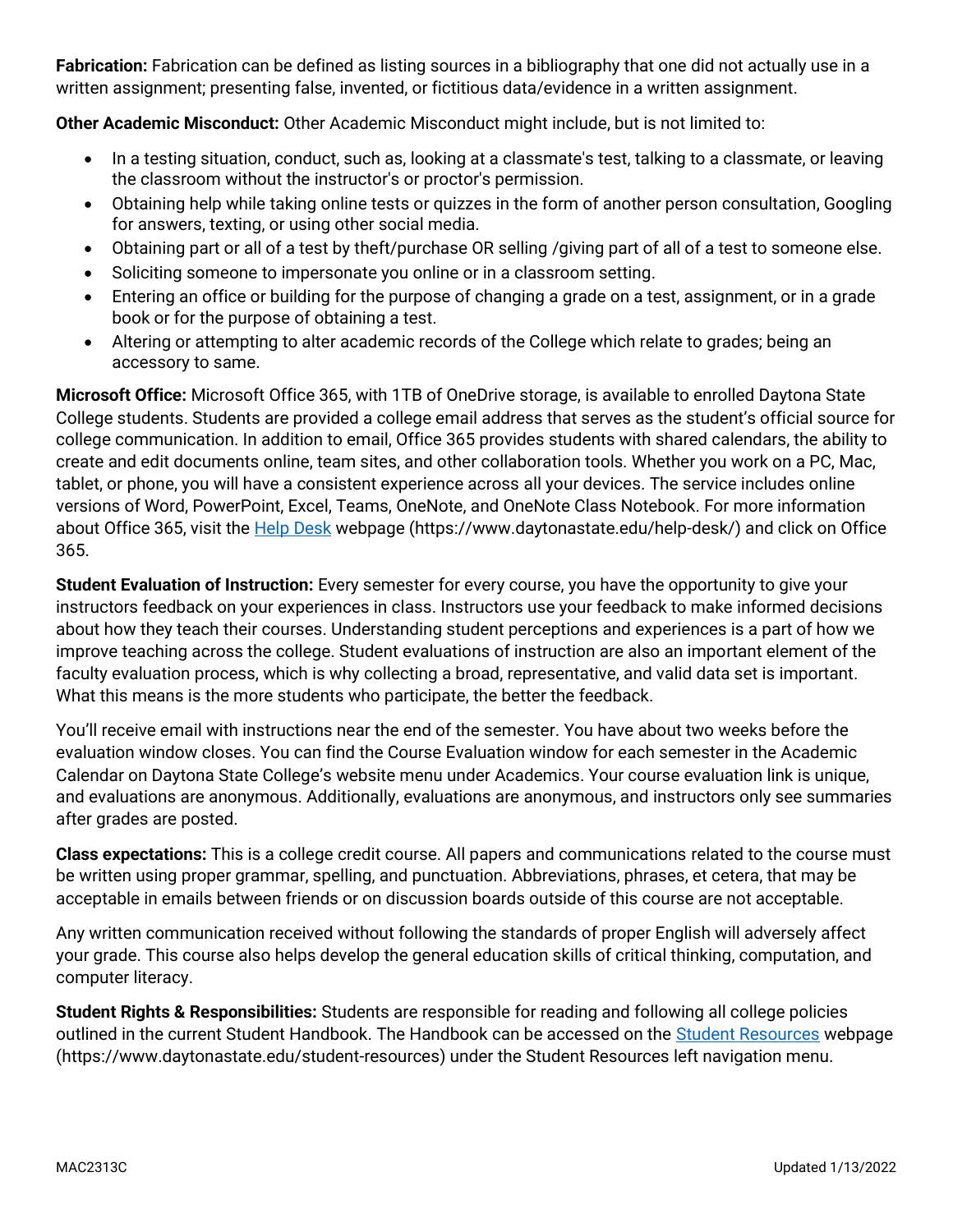### Support Services

**Counseling and Accessibility Services:** Counseling and Accessibility Services (CAS) provides tools and resources to students with documented disabilities. Students who self-disclose a disability and provide the required documentation to the CAS Office can receive confidential and reasonable accommodations to assist in their academic success. If you need accommodations, please contact the CAS Office at (386) 506-3038.

To call Florida Relay dial 7-1-1 or the appropriate toll-free number: 1-800-955-8771 (TTY), 1-800-955-8770 (Voice). Counseling Services are available on campus to help students by providing confidential short-term counseling and linking them to local community mental health professionals for long-term assistance when needed. Please call (386) 506-3038 for more information. Visit the [Counseling and Accessibility Services](https://www.daytonastate.edu/student-service-departments/counseling-accessibility/) webpage (https://www.daytonastate.edu/student-service-departments/counseling-accessibility/) for more information.

**Veterans:** If you are currently serving or have ever served in the U.S. Military, please feel free to visit the Veterans Center in the Building 100, Room 205 for any assistance or phone (386) 506-3653. Please visit the [Veterans Services](https://www.daytonastate.edu/veterans-services) webpage (https://www.daytonastate.edu/veterans-services) for more information.

**Academic Support Center:** The Academic Support Centers (ASC) assist students on every campus to achieve their potential by providing the resources they need to become successful, independent learners. Visit the [Academic Support Center](https://www.daytonastate.edu/library-and-tutoring/academic-support-center/index.html) webpage (https://www.daytonastate.edu/library-and-tutoring/academic-supportcenter/) for more information or email [ASC@DaytonaState.edu.](mailto:ASC@DaytonaState.edu)

**Writing Center:** For assistance with all stages of the writing process, please visit the [Writing Center](https://www.daytonastate.edu/library-and-tutoring/writing-center/) webpage (https://www.daytonastate.edu/library-and-tutoring/writing-center/). Appointments are recommended.

**Library and Research Services:** The Daytona State Library offers a variety of services and resources to support your academic success. Visit the [library website \(](https://library.daytonastate.edu/index)https://library.daytonastate.edu) to learn more.

**Technical Support:** Tech support is available for FalconMail, printing, web usage, Falcon Online, and more. Students may call (386) 506-3950 or email [HelpDesk@DaytonaState.edu.](mailto:HelpDesk@DaytonaState.edu) Information can be found on the [Help Desk](https://www.daytonastate.edu/help-desk/) webpage (https://www.daytonastate.edu/help-desk/). General help information for using Falcon Self-Service can be found in the [Student Falcon Self-Service Help Guides](https://library.daytonastate.edu/student-falcon-self-service) (https://library.daytonastate.edu/student-falcon-self-service).

For Falcon Online 24/7 support of course tools, view Help/Resources on the Falcon Online navbar or call the Helpdesk at (386) 506-3950, option 2. General help information for [Falcon](https://library.daytonastate.edu/falcononline) Online can be found in the Falcon [Online for Students](https://library.daytonastate.edu/falcononline) InfoGuide (https://library.daytonastate.edu/falcononline).

**DSC Alert:** Daytona State College has a mass notification system, DSC Alert. It's a multi-modal mass notification system that enables DSC to quickly send critical information to the College community via text, phone, and email during an emergency. Students also may receive non-emergency (outreach) communication including information on Registration, Financial Aid, College events, and other messages intended to make the enrollment process easier and improve your DSC experience. All DSC students are automatically opted into DSC Alert when they begin classes and will receive this service at no charge.

It's important to keep your phone number current in the DSC system. To update your phone number, log in to Falcon Self-Service from the MyDaytonaState portal and select My Profile > Contact Info.

For more information, please contact **DSCAlert@DaytonaState.edu**.

### **The Center for Women and Men:**

- **CCAMPIS (Child Care Access Means Parents in School):** Assists eligible students with childcare.
- **New Directions:** Access to financial assistance for tuition, books, uniforms, and/or equipment for